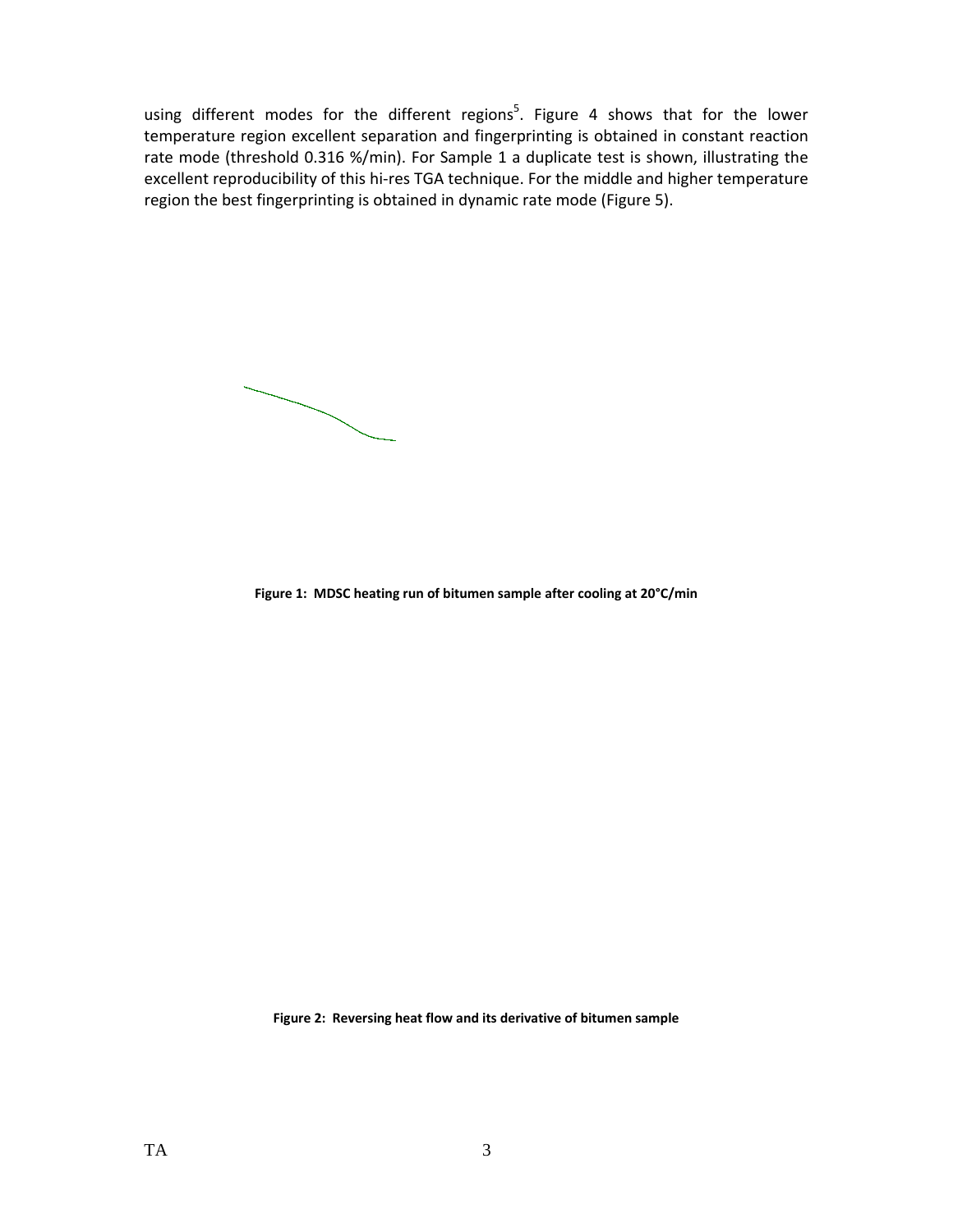

**(lower temperature range only)**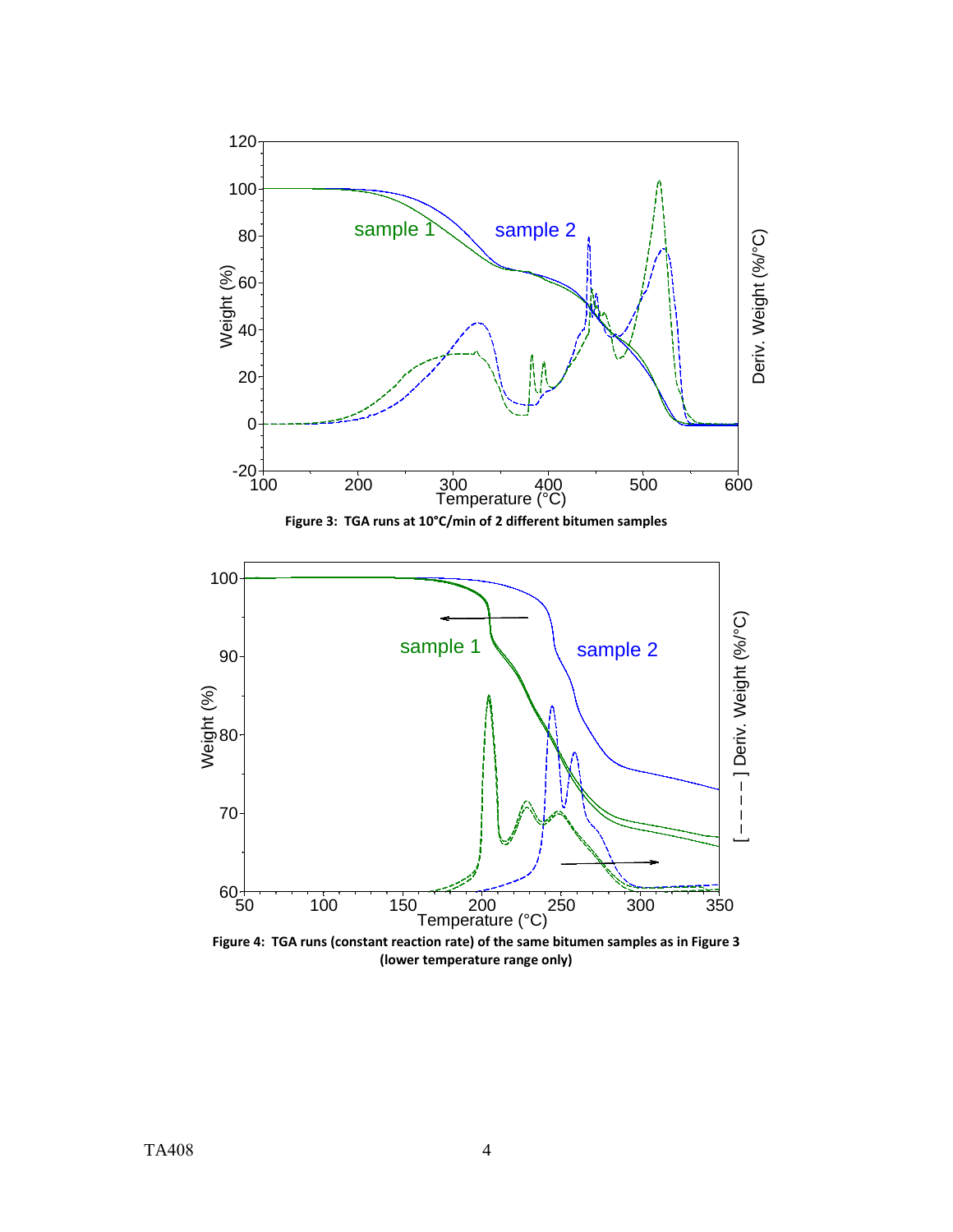

# **CONCLUSIONS**

The data presented illustrate the ease of determination of the Tg of bitumen with MDSC, despite an overlapping cold crystallization effect. Closer observation reveals a double Tg instead of a single broad Tg.

By using different modes of Hi‐Res TGA™ excellent fingerprinting of different bitumen can be accomplished. For these bitumen samples the mode giving the best results depends upon the decomposition temperature range that is studied.

# **REFERENCES**

- 1. R.L. Danley, Thermochimica acta, 395, pp. 201‐208 (2003).
- 2. M. Reading, Trends Polym. Sci., 1, pp. 248‐253 (1993).
- 3. R. Bruce Cassel, TA Instruments Application (TA326).
- 4. TA Instruments Application Note (TA023).
- 5. J‐F. Masson, S. Bundalo‐Perc, Thermochimica Acta, 436 (1‐2), pp. 35‐42 (2005).

# **KEY WORDS**

DSC, MDSC, TGA, Hi‐Res TGA, Bitumen, Glass transition temperature